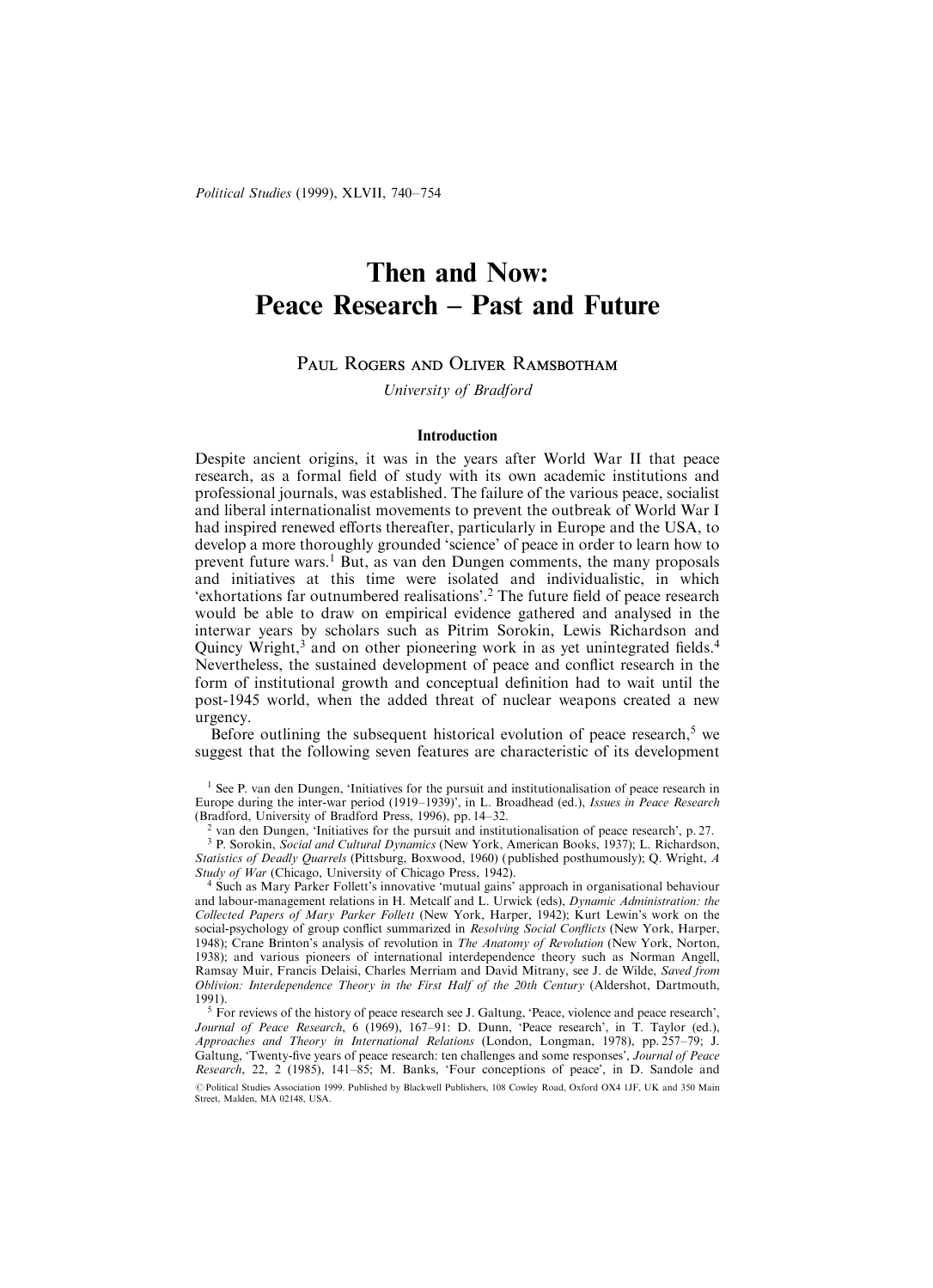and mark it out as a defined field of study:

(a) A concern to address the root causes of direct violence and to explore ways of overcoming structural inequalities and of promoting equitable and cooperative relations between and within human collectivities. This led to debate between those who espoused a 'minimalist' agenda and those who advocated a 'maximalist' agenda, as commented upon below.

(b) The realization that an interdisciplinary response would be required. Given the multi-faceted nature of violent conflict, analysts would need to supplement an international relations approach with insights from the other political and social sciences, as well as from social psychology, anthropology and other disciplines. This would lead to conceptual enrichment, but would cause disputes about appropriate methodologies and theoretical frameworks.

(c) A search for peaceful ways to settle disputes and for non-violent transformations of potentially or actually violent situations. This would not mean endorsing the *status quo*, since unjust and oppressive systems were seen as some of the chief sources of violence and war. It did mean the comparative study of peaceful and non-peaceful processes of social and political change; and of ways to prevent the outbreak of violence, or, if it did break out, ways to mitigate it, bring it to an end, and prevent its recurrence thereafter. Within these parameters there was heated debate about the legitimacy and efficacy of the use of force in certain circumstances.

(d) The espousal of a multi-level analysis at individual, group, state and interstate levels in an attempt to overcome the institutionalized dichotomy between studies of 'internal' and 'external' dimensions, seen to be inadequate for the analysis of prevailing patterns of conflict.<sup>6</sup>

(e) The adoption of a global and multi-cultural approach, which would locate sources of violence globally and regionally as well as locally, and draw on conceptions of peace and non-violent social transformation from all cultures.

(f) An understanding that peace research is both an analytic and a normative enterprise. There was to be a major attempt to ground the subject in quantitative research and comparative empirical study, but, in anti-positivistic vein, most of

<sup>6</sup> For example, in work originating in the late 1970s, Edward Azar, following John Burton, rejected the prevailing 'rather rigid dichotomy of internal and external dimensions' in the study of contemporary conflict, with sociologists, anthropologists and psychologists preoccupied with the former ('civil wars, insurgencies, revolts, coups, protests, riots, revolutions'), and international relations scholars with the latter ('interstate wars, crises, invasions, border conflicts, blockades'), The Management of Protracted Social Conflict: Theory and Cases (Aldershot, Dartmouth, 1990), p. 6.

I. Sandole-Staroste (eds), Conflict Management and Problem-Solving: Interpersonal to International Applications (London, Pinter, 1987), pp. 259-74; P. Wallensteen (ed.), Peace Research: Achievements and Challenges (Boulder CO, Westview, 1988); A. Groom, 'Paradigms in conflict: the strategist, the conflict researcher and the peace researcher', in J. Burton and F. Dukes (eds), Conflict: Readings in Management and Resolution (London, Macmillan, 1990), pp. 71-100; A. Mack, 'Objectives and methods of peace research', in T. Woodhouse (ed.), Peacemaking in a Troubled World (Oxford, Berg, 1991), pp. 73–106; C. Stephenson, Peace Studies: the Evolution of Peace Research and Peace Education (Hawaii, Institute of Peace, University of Hawaii, Occasional Paper No. 1, 1990); E. Boulding (ed.), New Agendas for Peace Research: Conflict and Security Reexamined (Boulder CO, Lynne Rienner, 1992). J. Balazs and H. Wiberg (eds), Peace Research for the 1990s (Budapest, Akademiai Kiado, 1993). R. Elias and T. Turpin (eds), Rethinking Peace (Boulder CO, Lynne Rienner, 1994). See also H. Miall, O. Ramsbotham and T. Woodhouse, Contemporary Conflict Resolution (Cambridge, Polity, 1999), ch. 2.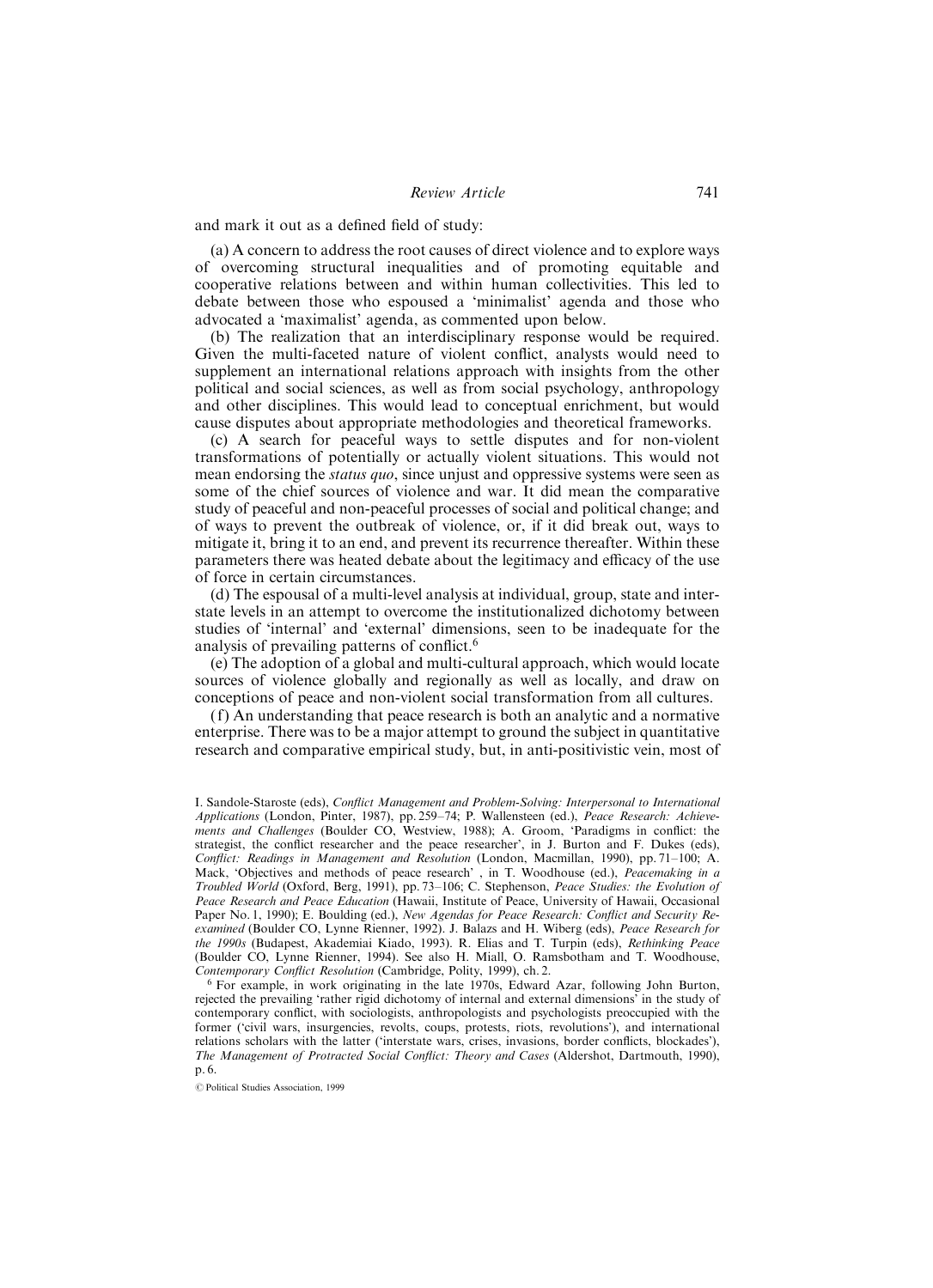the scholars attracted to the field were drawn by ethical concerns and commitments. Deterministic ideas were rejected, whether in realist or Marxist guises, with large-scale violence and war seen, not as inevitable features of the international system, but as the consequences of human actions and choices.

(g) Linked to this was the close relationship between theory and practice in peace research. Most of the founders made a clear distinction between peace research and peace activism (a distinction not always appreciated by critics). Yet nearly all peace researchers insist that theoretical insight must be empirically tested, and many have been more concerned with the policy implications of their research than with its reception among fellow academics.

In short, peace research overlapped with and drew from existing fields of study such as jurisprudence, philosophy, psychology, anthropology, politics and international relations, but was distinct from them in its central concern with issues of peace and conflict, its multi-disciplinarity, its holistic approach combined with quantitative and empirical methodologies, and its normative commitment to the analysis of conditions for non-violent social and political change. Many peace researchers, rejecting realist and Hobbesian conceptions of peace, drew rather on idealist, liberal-internationalist and structuralist traditions, and attempted to develop these into a transformationist research agenda.<sup>7</sup> In the words of one of the early pioneers of peace research at the beginning of the twentieth century, the Frenchman Raphael Dubois, 'would it not be wise to endow the science of peace with rich and strong schools, just as one has done for its elder sister, the science of war?<sup>8</sup> This was the inspiration for what was to follow, perhaps best summed up under the motto: *si vis pacem*, *para pacem*.

## Peace Research - the Past

Stimulated by the same revulsion against war and mass atrocity that inspired the founding of the United Nations, and further intensified as the nuclear arms race accelerated against the background of deepening Cold War, the late 1940s and 1950s saw the initiation of formal peace research. In Europe, the Institut Francais de Polemologie was founded in 1945, and Bert Roling, a judge at the war crimes tribunals in Japan, introduced polemology (conflict research) to the Netherlands during the late 1940s, while Theodore Lenz's Peace Research Laboratory was founded in St.Louis, also in 1945. The concern over nuclear weapons led to what was to be an enduring and significant feature of future peace research – the steady inflow into an essentially social science area of mathematicians and natural scientists, illustrated by the Pugwash movement and the later initiation of the Bulletin of the Atomic Scientists.

In the public eye, as in the view of many academics, the late 1950s and early 1960s represented a period of extreme Cold War danger, as the nuclear arms race accelerated and any attempts at arms control, let alone disarmament, were largely side-lined. Public opposition to nuclear weapons reached a climax at the start of the 1960s, and this was also a period which saw some of the early work

<sup>&</sup>lt;sup>7</sup> See H. Miall, 'What do Peace Studies Contribute Distinctively to the Study of Peace?' paper presented at the Political Studies Association Annual Conference, Nottingham, UK, 24 March 1999.

<sup>&</sup>lt;sup>8</sup> Quoted in van den Dungen, 'Initiatives for the pursuit and institutionalisation of peace research', p. 14.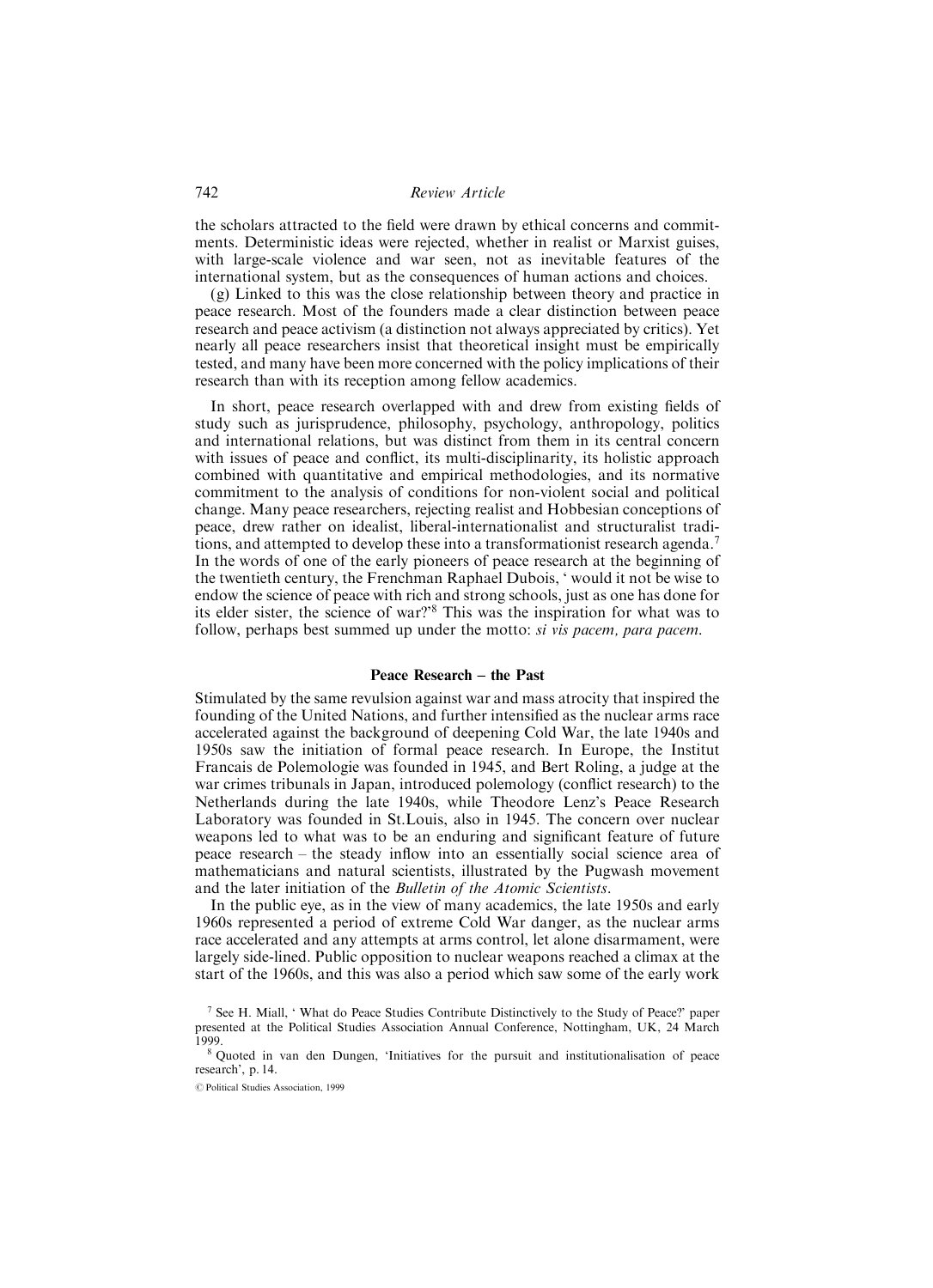on non-nuclear defence alternatives. Against this background, the modern era of peace research might be said to date from the establishment of the *Journal of Conflict Resolution* at the University of Michigan in 1957 and Galtung's founding of the forerunner of the Peace Research Institute in Oslo (PRIO) in 1959, but earlier initiatives are relevant, especially in the USA. In April 1951, Kelman and Gladstone published a letter in the *American Psychologist* arguing for serious and systematic consideration of pacifist approaches to foreign policy. This was at the time of the Korean War and led to the publication of the *Bulletin* of the Research Exchange on the Prevention of War in 1952.

Two years later, a group including Kelman worked together at the Center for Advanced Studies in the Behavioural Sciences at Standford. Along with Kelman were Kenneth and Elise Boulding, Rapoport and Lasswell, a colleague of Quincy Wright. Also there was Richardson's son, Stephen, who had his father's unpublished works on microfilm. The Stanford group gave a considerable stimulus to research on peace and conflict and the Bulletin was shortly afterwards developed into the *Journal of Conflict Resolution*, based at Michigan's newly established Centre for Conflict Resolution. In its first issue, the editors provided two motivations for the new journal:

The first is that by far the most important practical problem facing the human race today is that of international relations – more specifically, the prevention of global war. The second is that if intellectual progress is to be made in this area, the study of international relations must be made an interdisciplinary enterprise, drawing its discourse from all the social sciences, and even further.<sup>9</sup>

In Europe, PRIO remained part of the Norwegian Institute of Social Research (becoming independent in 1966) and started the publication of the second influential peace research journal, the *Journal of Peace Research* in 1964, three years after Roling founded the Polemological Institute at the University of Groningen in the Netherlands.

If the centres at Michigan, Groningen and Oslo (of which only Oslo now survives) were the main foci of peace and conflict research in North America and Europe in the late 1950s and early 1960s, national and international organizations were also developing elsewhere. They included the Japanese Peace Research group in 1964, the Canadian Peace Research and Education Association in 1966 and the US Conference on Peace Research and History in 1963, which later established one of the other key journals - Peace and Change. In 1966 the Stockholm International Peace Research Institute (SIPRI) was established to commemorate Sweden's 150 years of peace, going on to acquire a formidable reputation for its work on issues of armaments, arms control and disarmament and maintaining this focus for more than 30 years, unlike many other peace research centres. In addition to its concerns over nuclear issues, its long-term commitment to work on the control of the arms trade, and of chemical and biological weapons has proved to have remarkable salience in the post-Cold War world. In 1969 the Tampere Peace Research Institute was formed in Finland. Finally, and following a Quaker-sponsored meeting at Clarens in Switzerland in 1963, the International Peace Research Association was established, based initially at Groningen and holding meetings every two years.

 $9$  Journal of Conflict Resolution, 1, 1 (1957), p. 3.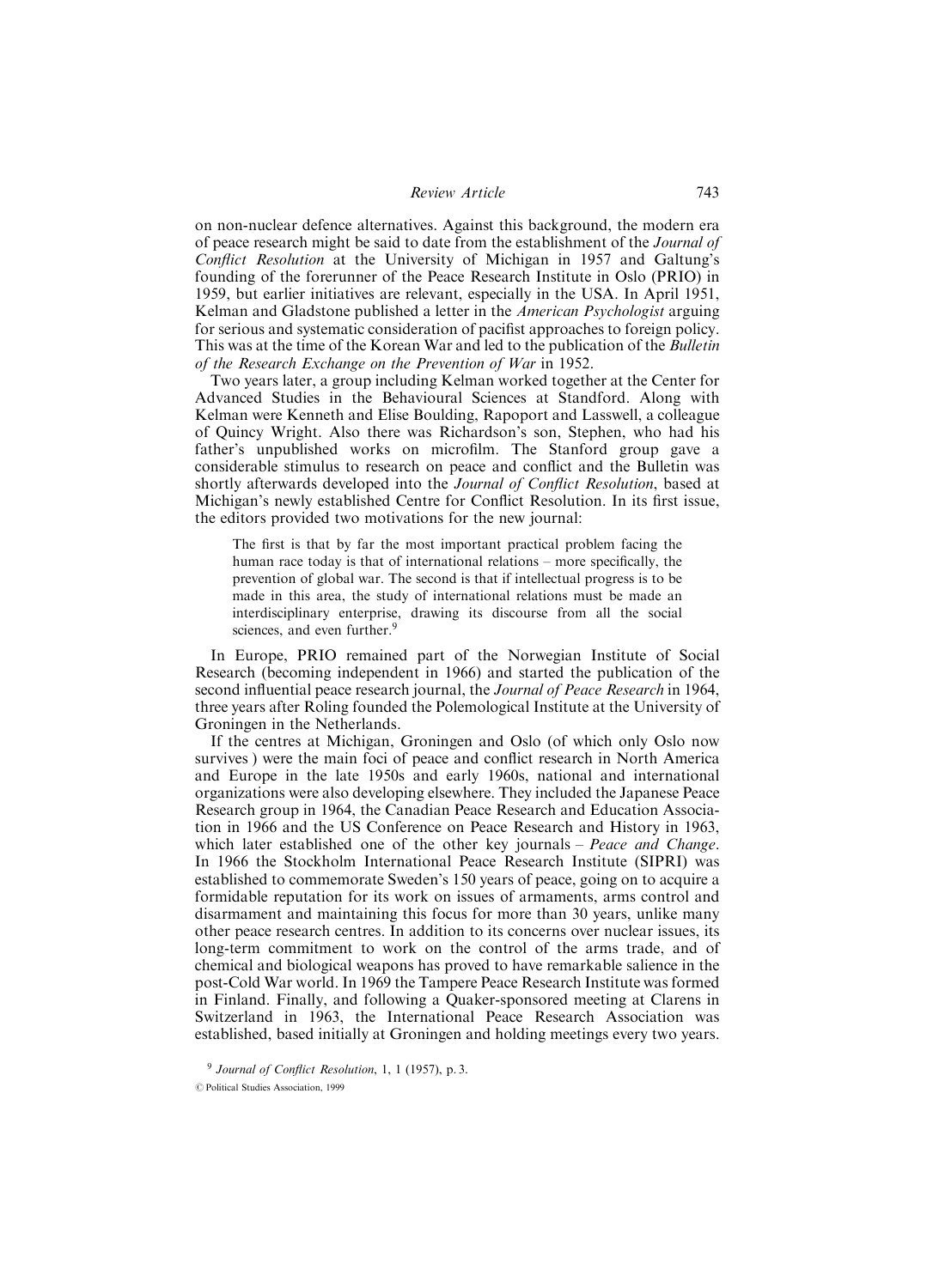The focusing of disciplines not traditional to international relations such as psychology, economics and mathematics on problems of conflict, especially those relating to the Cold War, provided a springboard for vigorous critiques of the prevailing realism in international relations, which were as vigorously rebutted. As Mack has argued, the peace researchers considered traditionalists within IR to be methodologically unsound and prone to unproven assumptions, whereas the latter regarded peace researchers with irritation, seeing them as one part of the behaviouralist revolution which claimed 'scientific' understandings of international behaviour which traditionalists considered to be simplistic if not naive.<sup>10</sup>

These differences can be illustrated by contrasting the attitudes of realist IR scholars and peace researchers to East/West confrontation. With the failure of the pre-war League of Nations, and the evident rivalry between western liberal democracies and the totalitarian regimes of the Soviet bloc, realists saw an urgent need to focus on studying the means to maintain the former. A number of peace researchers, on the other hand, along with 'idealists' within IR, saw a need to transcend the western ethnocentric view of the Cold War divide, recognizing what they considered to be legitimate Soviet security concerns and seeing two ideologies locked into a single dynamic of military confrontation and escalation.<sup>11</sup>

Turning to the middle and late 1960s, on the international scene the Cuba Missile Crisis in 1962 perhaps represented the peak of the Cold War danger, and it was followed by a period of quasi-detente which included the negotiation of some significant treaties. The 'Kennedy experiment' of reciprocated confidencebuilding measures resulted in the Limited Test Ban Treaty in 1963, and the early Strategic Arms Limitation Talks got under way. Within five years, significant agreements, including the Non-Proliferation Treaty, had been negotiated, and there was a widespread view that the worst of the Cold War dangers were in retreat.

Parallel with this came the first major controversy within peace research as the original 'minimalist' agenda of preventing war, and in particular nuclear war, as advocated by what might be called the North American pragmatists, was challenged by the broader 'maximalist' agenda insisted upon by European structuralists. Galtung was particularly significant among the latter as he argued that the condition of peace required not just the absence of overt violence but also of structural violence – the effects of economic and social exploitation.<sup>12</sup> The disagreement was at times hard-hitting. For example, Herman Schmid argued that much of peace research was not critically engaged in defining peaceful societies as entities in which justice genuinely prevailed.<sup>13</sup> In this view, which resonated with the earlier positive/negative peace debate, an absence of war could obscure deep injustices which made a mockery of notions of peace. On the other hand, minimalists found the constant expansion of the peace

 $10$  A. Mack, 'Objectives and methods of peace research', pp. 73–6.

 $<sup>11</sup>$  More precisely, the 'orthodox' western view that attributed the Cold War to Soviet aggression</sup> was countered by at least four alternatives: a 'revisionist' view that attributed it to the global ambitions of capitalist imperialism; a 'neo-realist' view that interpreted it as the great power rivalry to be expected in a bi-polar world; a 'neo-liberal' view that saw it as a dangerous dynamic generated by mutual worst case security preoccupations; and a 'radical' view that saw it as an 'imaginary' war generated by elites on both sides in order to maintain domestic control within their own blocs. For the latter, see M. Kaldor, The Imaginary War: Understanding the East-West Conflict (London, Blackwell, 1991).

<sup>12</sup> J. Galtung, 'Violence, peace and peace research', Journal of Peace Research, 3 (1969), 167-92.

<sup>13</sup> H. Schmid, 'Politics and peace research', *Journal of Peace Research*, 3 (1968), 217–32.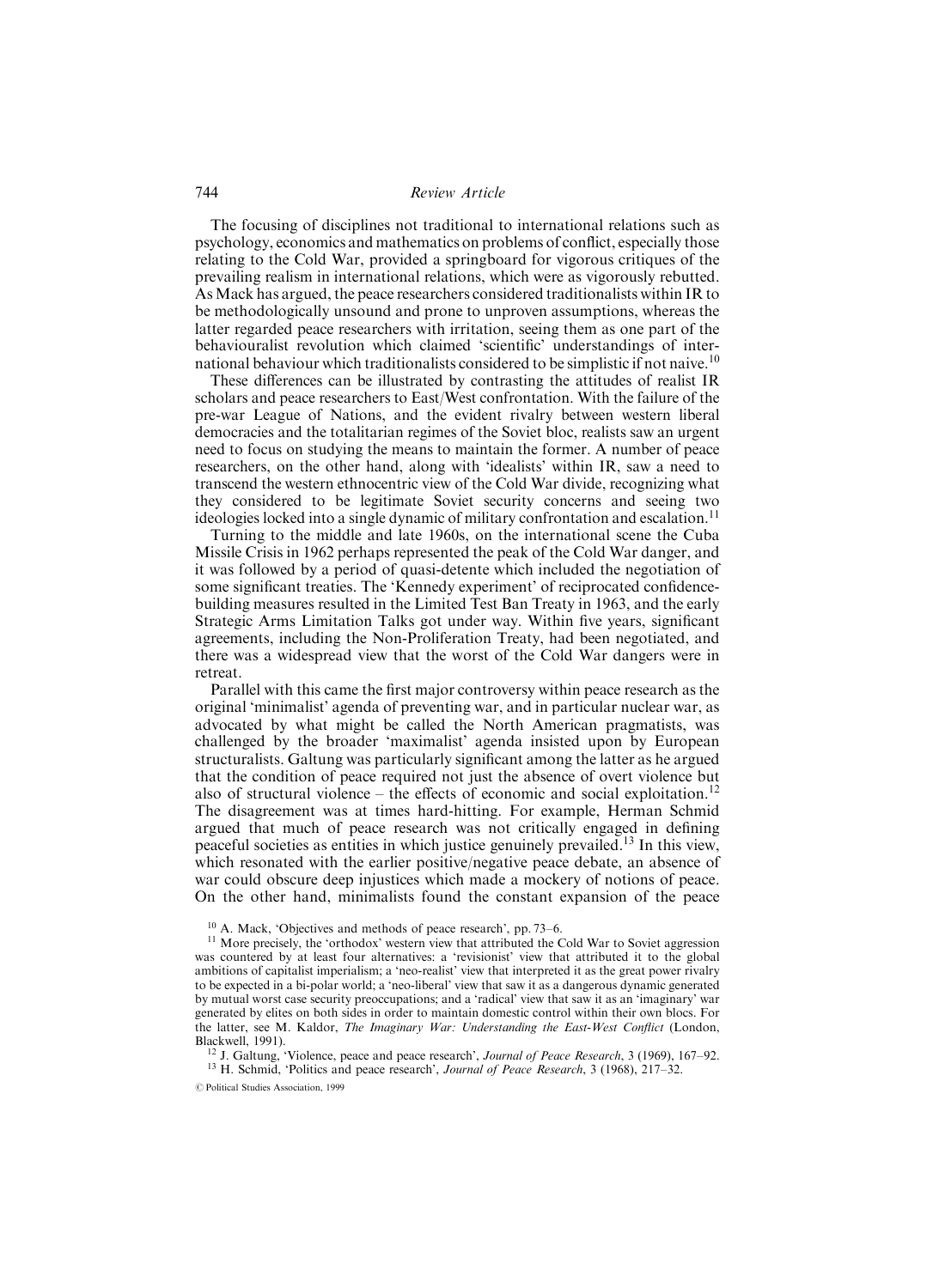research agenda 'as acquiring the qualities of an intellectual black hole wherein something vital, a praxeological edge or purpose, is lost'.<sup>14</sup> This was a criticism made, among others, by Kenneth Boulding.<sup>15</sup>

This dispute was never formally resolved, but most peace researchers came to accept that, in addition to the original aim of learning how best to prevent nuclear war, two other major themes were also now of legitimate concern for those working in the field: North-South global disparities, and what was perceived to be a looming environmental crisis for humankind.

From 1955 through to 1965 it was increasingly argued that the political independence being achieved through decolonization was not being accompanied by economic liberation. For southern states, the global economy was seen as essentially a colonial creation assigning them a subservient role as producers of primary commodities, made worse by numerous trade barriers imposed by the industrialised North.<sup>16</sup> These ideas greatly influenced the early work and aspirations of the Group of 77 and the UN Conference on Trade and Development, and they fitted in markedly with the thinking of peace researchers developing the concept of structural violence. Whereas there was substantial commonality with development studies, this phase of peace research had little in common with developments in international relations, where concern with the study of North-South relations was rare in the extreme.

Peace researchers were also among the earlier social scientists to recognize the significance of environmental issues which had come to the fore in the 1960s, primarily as a result of ecological and toxicological investigations into the impact of industrial societies on the natural environment. Early concerns over pesticides developed into much wider critiques of the impact of unbridled economic growth through pollution, land dereliction and resource depletion. Much of this concern was criticized as introspection by environmentalists lacking concern for the much wider issues of global underdevelopment, but the UN Conference on the Human Environment in Stockholm in May 1972 met this objection both by embracing the concerns of third world states, and by focusing on the potential limits to global economic growth. This suggested that such growth alone could not meet the needs of the majority of humankind in the third world. Environmental security thus had to be linked to development aspirations, and prospects for international development were necessarily linked to the asymmetric environmental impact of industrialised states.

In the light of these developments, a new consensus had emerged among most peace researchers in the early 1970s, so that by 1973 the editors of the Journal of *Conflict Resolution* sought to broaden the Journal's remit beyond its previous concentration on interstate conflict and the nuclear issue:

The threat of nuclear holocaust remains with us and may well continue to do so for centuries, but other problems are competing with deterrence and disarmament studies for our attention. The journal must also attend to international conflict over justice, equality, and human dignity; problems of

<sup>16</sup> Nassau Adams, *Worlds Apart* (London, Zed, 1993).

<sup>&</sup>lt;sup>14</sup> P. Lawler, A Question of Values: Johan Galtung's Peace Research (Boulder CO, Lynne Rienner, 1995), p. 237. Lawler, not himself a minimalist, offers an epistemological critique.

<sup>&</sup>lt;sup>15</sup> K. Boulding, 'Twelve friendly quarrels with Johan Galtung', Journal of Peace Research, 14,1 (1977), 75-86; K. Boulding, 'Future directions in conflict and peace studies', Journal of Conflict Resolution, 22,2 (1978), 342-54.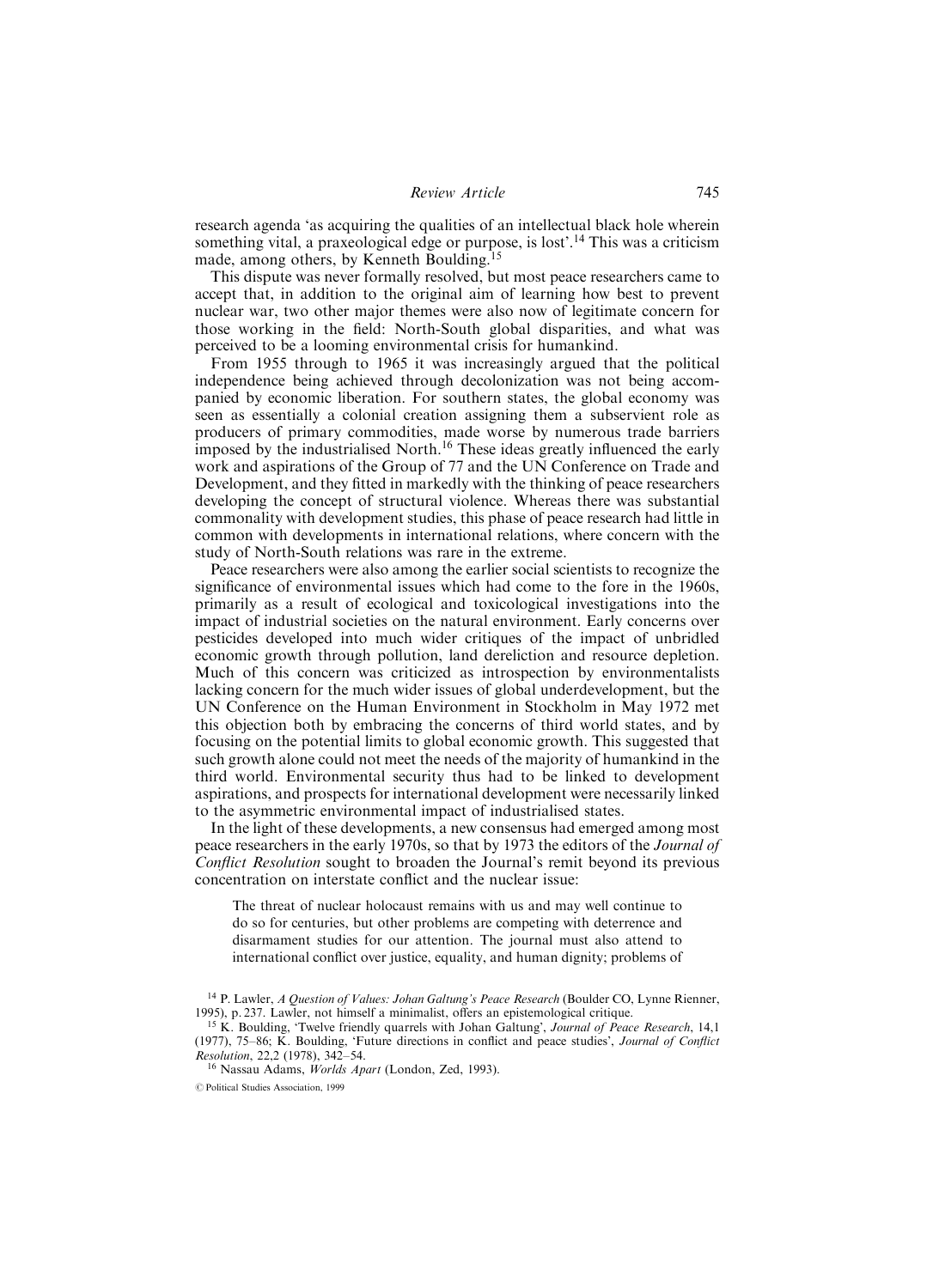## Review Article

conflict resolution for ecological balance and control are within our proper scope and especially suited for interdisciplinary attention.<sup>17</sup>

Another area of controversy within peace research which persists to this day. concerns the notions of violence, conflict and force. This controversy reached its peak at the end of the 1960s and was coincident both with social unrest in Western Europe and with the deep intellectual splits throughout the USA occasioned by the Vietnam War. In a sense, Vietnam crystallized the problem – traditional peace researchers sought a negotiated end to the conflict, but some radicals sought a defeat for the USA and its South Vietnamese client state by the Viet Cong as the only means of achieving justice. Extrapolating from Vietnam, and conscious of the bitter experiences of exploitation in Southern Africa and Latin America, younger and more radical peace researchers argued that the winning of wars might, in some circumstances, be a necessary prerequisite for lasting peace. This echoed some aspects of contemporary 'liberation theology'. They argued, furthermore, that more traditional ideas of seeking negotiated settlements through conciliation and mediation could even be counter-productive by perpetuating structural inequalities in the guise of 'peace'. Such a conflict of views cut deep within peace research, not least because so many of the early peace research initiatives had come from a religious-pacifist tradition, often originating in the 'peace churches' such as the Quakers. In broad terms, most peace researchers, while seeing violence in its various guises as the antithesis of peace, agreed that this did not apply to the concept of conflict. The stated purpose of conflict resolution, for example, was not to prevent conflict  $-$  an impossible and also often an undesirable aim  $-$  but to transform actually or potentially violent conflict into peaceful (non-violent) processes of political and social change.<sup>18</sup> Indeed, this might increase levels of overt conflict in the short term as marginalized and repressed groups challenged the status quo in the transition to what would eventually become more sustainable and just relations. Where there was, and remains, most dispute was on the question of the use of coercion and force. Here some peace researchers were prepared to acknowledge the legitimacy of military action under certain restrictive conditions, whereas others were not.<sup>19</sup>

By the early 1970s peace research, drawing from a wide range of disciplines and methodologies and with a reasonably sound albeit still restricted institutional base, had defined its subject area in relation to the three great interconnected projects of avoiding nuclear war, removing glaring inequalities and injustices in the global system, and achieving ecological balance and control. As the institutional base for peace research and conflict resolution continued to expand over the next two decades,  $20$  so did the main areas of academic interest. We can briefly mention three of them.

<sup>17</sup> Journal of Conflict Resolution, 27,1 (1983), p. 5.

 $<sup>19</sup>$  For some of the surprising interrelations here, see R. Miller, *Interpretations of Conflict: Ethics*,</sup> Pacifism and the Just War Tradition (Chicago, University of Chicago Press, 1991).

 $20$  See the institutional time-charts in L. Kriesberg, 'The development of the conflict resolution field', in W. Zartman and J. Rasmussen (eds), Peacemaking in International Conflict: Methods and Techniques (Washington, Untied States Institute of Peace Press, 1997), pp. 51-77; and Miall et al., Contemporary Conflict Resolution, ch. 2.

<sup>&</sup>lt;sup>18</sup> Whereas some social scientists, such as those of the Chicago school, regarded conflict as dysfunctional, most peace researchers followed Lewis Coser, in the tradition of George Simmel, in regarding it as functional and intrinsic to human social relationships in general, The Functions of Social Conflict (New York, Free, 1956).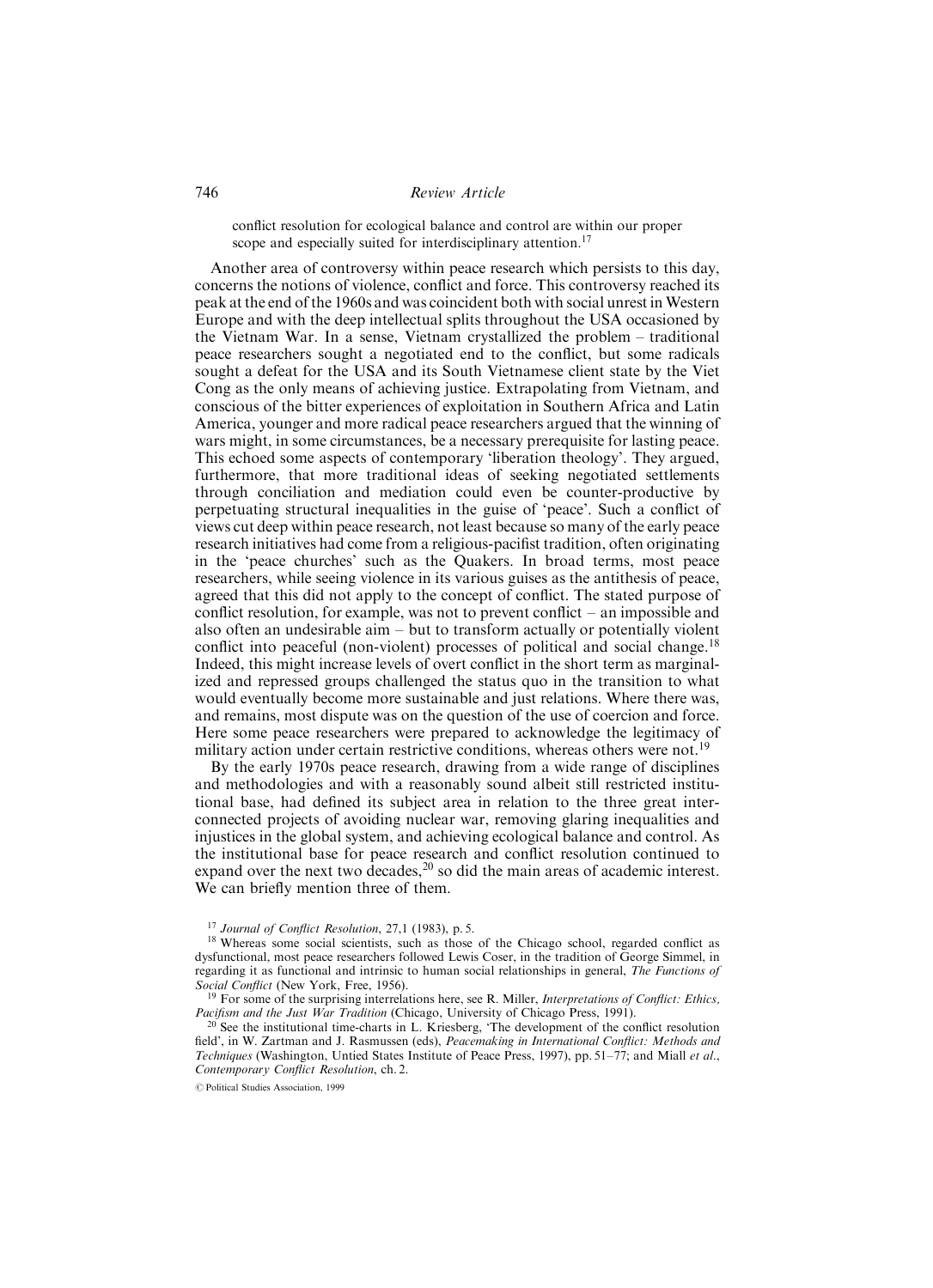First, there was continuing concern with the nuclear threat, but also with chemical and biological weapons and with the dangers inherent in deterrent postures allied to mutual worst-case defence strategies. Progress in arms control, including the Strategic Arms Limitation Talks, were seen to vindicate Osgood's 'graduated reciprocation in tension-reduction' (GRIT) approach,<sup>21</sup> and to exemplify Axelrod's analysis of the 'evolution of co-operation'.<sup>22</sup> Much of this was subsequently thrown into jeopardy by the rapid deterioration in Cold War tensions towards the end of the 1970s and sudden intensification in the nuclear arms race. Although all the existing trends in peace research continued, many centres found it necessary to re-focus resources on the nuclear issue and East-West relations. In effect, they provided an intellectual resource for the burgeoning anti-nuclear movements and rapidly incurred bitter controversy as they were seen by realists and neo-realists, especially within the strategic studies community, as engaging in heavily biased research. This controversy expanded to embrace wider political issues and, in many countries, peace studies and peace research came under persistent attack from centrist and right-wing politicians who labelled it appeasement studies.<sup>23</sup> The vigour of the attacks was at its greatest in the early to mid-1980s and had two unexpected effects: to encourage many able and committed students and researchers to take up peace and disarmament issues, and to improve the quality of the work undertaken as it came under more intense scrutiny. This also made research funding from conventional sources hard to come by, raising difficult ethical questions about the relationship between disinterested scholarship and committed political causes. The Alternative Defence Commission in the UK, for example, an independent body albeit with a university base which analysed non-nuclear defence alternatives over a wide spectrum from techno-fixes to civilian resistance from 1981 to 1987, was dependent almost entirely on Quaker trusts for support, yet within a few years its work was regarded as one of the main sources of critical perspectives on nuclear defence issues.<sup>24</sup>

There were, though, some examples of peace research activities receiving support from sympathetic governments. Here, though, there was another problem, as changes in political persuasion could put such initiatives at risk, a difficulty experienced in Germany and Australia in recent years.

A second growth area was in the empirical study of negotiation and mediation processes. The Harvard Program on Negotiation took on the win-win problem-solving and mutual gain vocabulary of conflict resolution, popularized through Fisher and Ury's 1981 Getting to Yes.<sup>25</sup> It involved a consortium of academic centres, and, in authentic peace research and conflict resolution vein. drew from a range of disciplines including politics, psychology, anthropology, sociology, and international relations, as well as labour relations, community relations and public planning. A number of other systematic studies were also

<sup>&</sup>lt;sup>21</sup> C. Osgood, An alternative War or Surrender (Urbana IL, Urbana University Press, 1962).

<sup>&</sup>lt;sup>22</sup> R. Axelrod, *The Evolution of Cooperation* (New York, Basic, 1984).

<sup>&</sup>lt;sup>23</sup> Caroline Cox and Roger Scruton, Peace Studies: a Critical Survey (London, European Institute for Defence and Security Studies, 1984).

<sup>&</sup>lt;sup>24</sup> The Alternative Defence Commission, *Defence without the Bomb* (London, Taylor and Francis, 1983).

<sup>&</sup>lt;sup>25</sup> R. Fisher and W. Ury, *Getting to Yes* (Boston, Houghton Mifflin, 1981).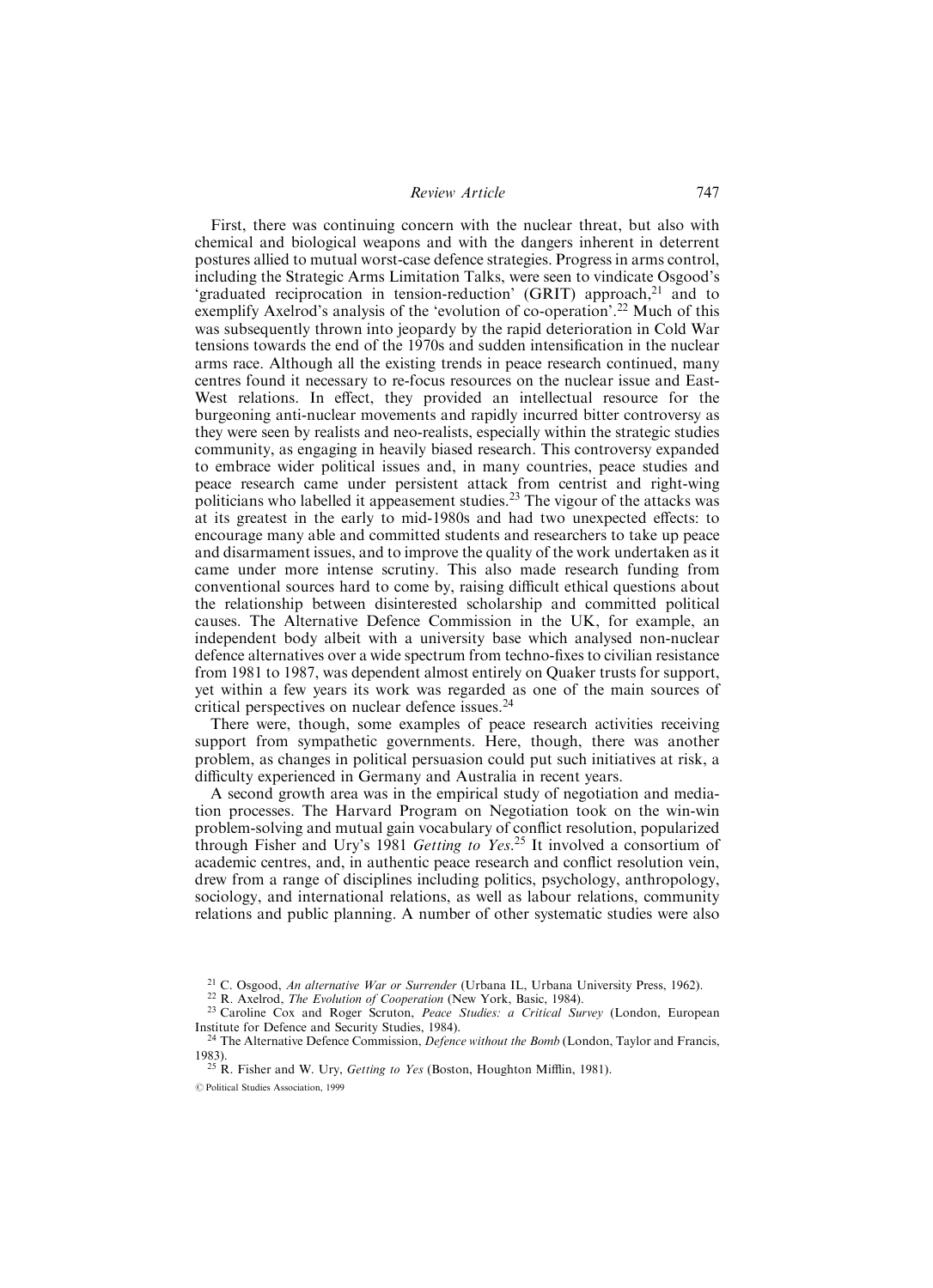produced.<sup>26</sup> The same is true in the field of mediation, where Pruitt's complaint about the deficit in critical mediation studies was soon made up.<sup>27</sup> This included attempts to assess the relative efficacy of so-called Track I and Track II mediation approaches.<sup>28</sup> To this should be added continuing efforts to develop the theory and practice of 'problem-solving workshops' in resolving apparently intractable conflicts, notably through the work of Kelman.<sup>29</sup> Reference should also be made to the plethora of initiatives in domestic conflict resolution in family conciliation, labour and community mediation, and Alternative Dispute resolution.

Much of this may be said to have been brought together through a third area of research: the pioneering analytic work produced from the late 1970s on what were variously termed 'deep-rooted conflicts',<sup>30</sup> 'intractable conflicts',<sup>31</sup> or 'protracted social conflicts'.<sup>32</sup> Although barely noticed in the mainstream international relations and strategic studies literature of the time, this can be seen to have anticipated much of the post-Cold War shift of focus to what Rice has called 'wars of the third kind'.<sup>33</sup> Traditional distinctions between domestic and international politics were rejected as 'artificial' in these cases, and the lack of attention paid to 'ethnic and other forms of communal conflict' by international relations and strategic studies scholars was criticized. Instead, the roots of prevailing patterns of conflicts were traced to the 'disarticulation' between state and society in the post-colonial world, to grievances resulting from deprivation of collective needs, to failures of governance, and to patterns of 'international linkage'. Whether or not this would result in violent conflict in particular cases was seen to depend upon the more contingent actions and events of 'process dynamics' made up of 'communal actions and strategies', 'state actions and strategies' and 'built-in mechanisms of conflict' feeding benign or malign spirals of cooperation or mutual hostility.<sup>34</sup> Remedies were consequently sought in contextual change at international level (for example, via more equitable and accountable global and regional arrangements), structural change at state level (for example, via appropriate constitutional adaptations and the promotion of good governance), relational change at conflict party level

- <sup>26</sup> In the late 1970s and early 1980s this included, among others, work by Rubin and Brown, Druckman, Zartman and Raiffa.
- <sup>27</sup> In the late 1980s and early 1990s this included, among others, work by Zartman, Touval and Zartman, Mitchell and Webb, Kressell and Pruitt, Bercovitch and Rubin, and Princen.
- <sup>28</sup> See M. Berman and J. Johnson (eds), *Unofficial Diplomats* (New York, Columbia University Press, 1977); J. MacDonald and D. Bendahmane (eds), Conflict Resolution: Two Track Diplomacy (Washington, Center for the Study of Foreign Affairs, 1987); and Journal of Peace Research, 28,1 (1991), Special Issue.

<sup>29</sup> H. Kelman, 'The problem-solving workshop in conflict resolution', in R. Merritt (ed.), Communication in International Politics (Urbana IL, University of Illinois Press, 1972); C. Mitchell and M. Banks, Handbook of Conflict Resolution: The Analytical Problem-Solving Approach (London, Pinter, 1996).

<sup>30</sup> J. Burton, *Resolving Deep-rooted Conflict: a Handbook* (Lanham, University Press of America, 1987).

 $31$  L. Kriesberg, T. Northrup and S. Thorson (eds), Intractable Conflicts and Their Transformation (Syracuse, Syracuse University Press, 1989).

<sup>32</sup> E. Azar, The Management of Protracted Social Conflict: Theory and Cases (Aldershot, Dartmouth, 1990).

<sup>33</sup> E. Rice, *Wars of the Third Kind: Conflict in Underdeveloped Countries* (Berkeley CA, University of California Press, 1988).

<sup>34</sup> Azar, *Protracted Social Conflict*, ch. 1. For an assessment of Azar's work, see Miall et al., Contemporary Conflict Resolution, ch. 3.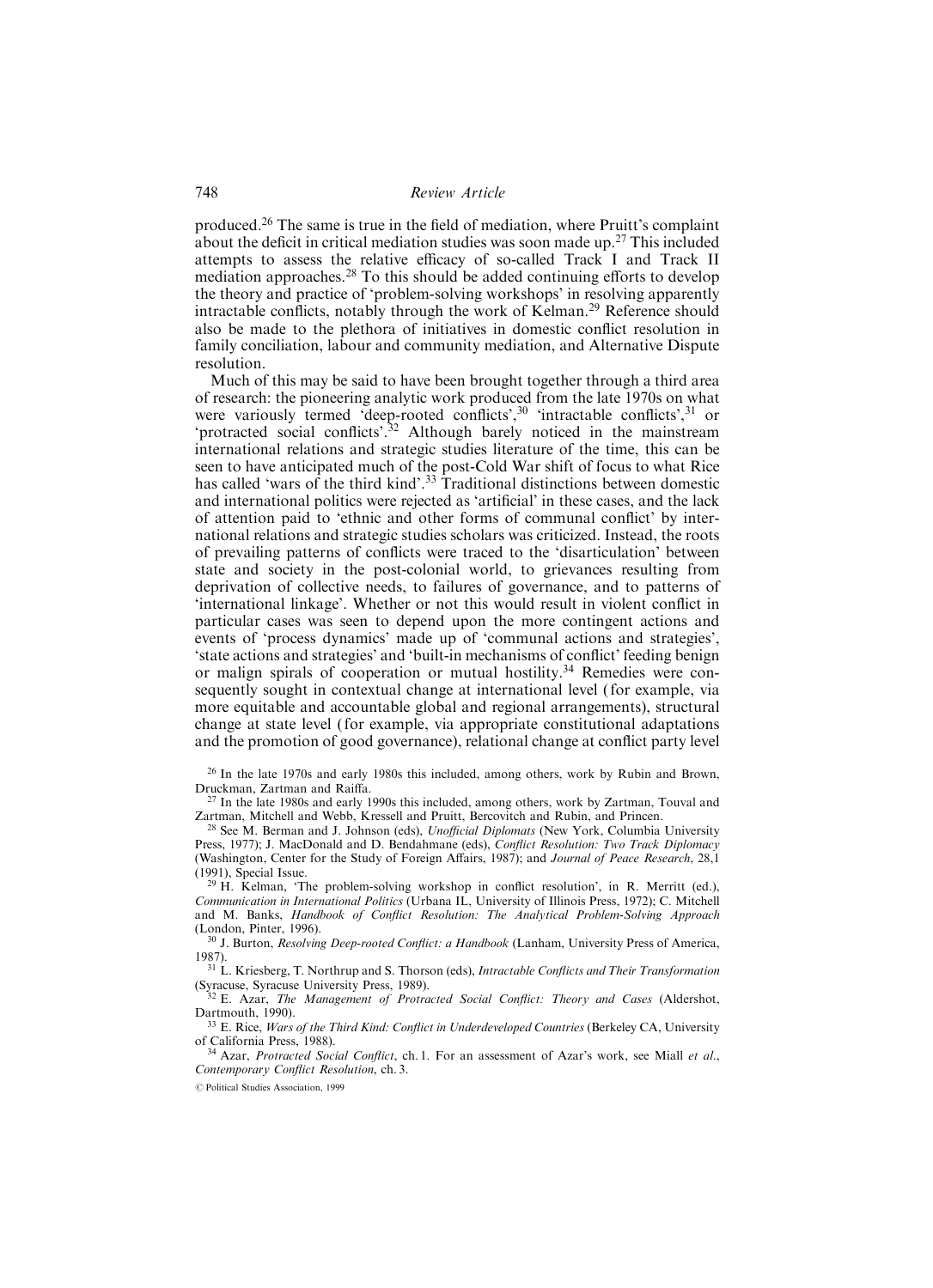(for example, via community relations and reconciliation work) and cultural change at all levels (for example, via the transformation of discourses and institutions that sustain and reproduce violence).

By the end of the 1980s the peace research community had become a diverse but active international group of some two to three thousand scholars and practitioners worldwide, divided by differences of emphasis and approach, but united in the aim of studying how best to overcome threats of large-scale violence and to promote structural change and equitable relations between the myriad collectivities that make up the global community at a time when mounting problems seemed likely otherwise to threaten mutual disaster.

## Peace Research – the Future

How relevant is the peace research agenda today? To answer this question we need to assess briefly what the main future security challenges are likely to be, and then look again at the current state of the peace research field to see if it is equipped to make a significant contribution.

Global security during the 45 years of the Cold War was dominated by the East-West confrontation, but was also a period of major conflicts in many parts of the world with over 100 wars leading to more than 20 million deaths and well over 50 million serious injuries. The ending of the Cold War, while leading to the settlement of some long-standing conflicts, has increased instability elsewhere – the enduring disorder in former-Yugoslavia being the most serious European conflict in some decades.

In the immediate future of the next five years, serious conflicts are likely to persist in Central and South-West Asia, South-East Europe and several regions of Africa. The impact of economic turmoil in Asian markets is still difficult to assess, but could lead to mounting political conflict in some countries. The global community, largely through the UN, is likely to react in a faltering and sporadic manner.

Over the next thirty years, two developing parameters are likely to influence global security trends. The first is the deep and enduring inequalities in the global distribution of wealth and economic power, likely to ensure that, within thirty years, one seventh of the world's population controls three-quarters of the wealth, largely but not entirely on a geographical basis. While there have been immense efforts at development, the global picture is one of enduring disempowerment and increasing socio-economic polarization.

Furthermore, environmental constraints are likely to exacerbate the effects of human activity on the global ecosystem, making it increasingly difficult for human well-being to be improved by conventional economic growth. The combination of wealth-poverty disparities and limits to growth is likely to lead to a crisis of unsatisfied expectations within an increasingly informed global majority of the disempowered.

Three broad conflict trends are probable. The first arises from a greater likelihood of increased human migration through economic, social and environmental motives. Focusing on regions of relative wealth, this is already leading to shifts in the political spectrum in recipient regions, including increased nationalist tendencies and cultural conflict, especially in western Europe and North America. Such tendencies are often most pronounced in the most vulnerable and disempowered populations within the recipient regions.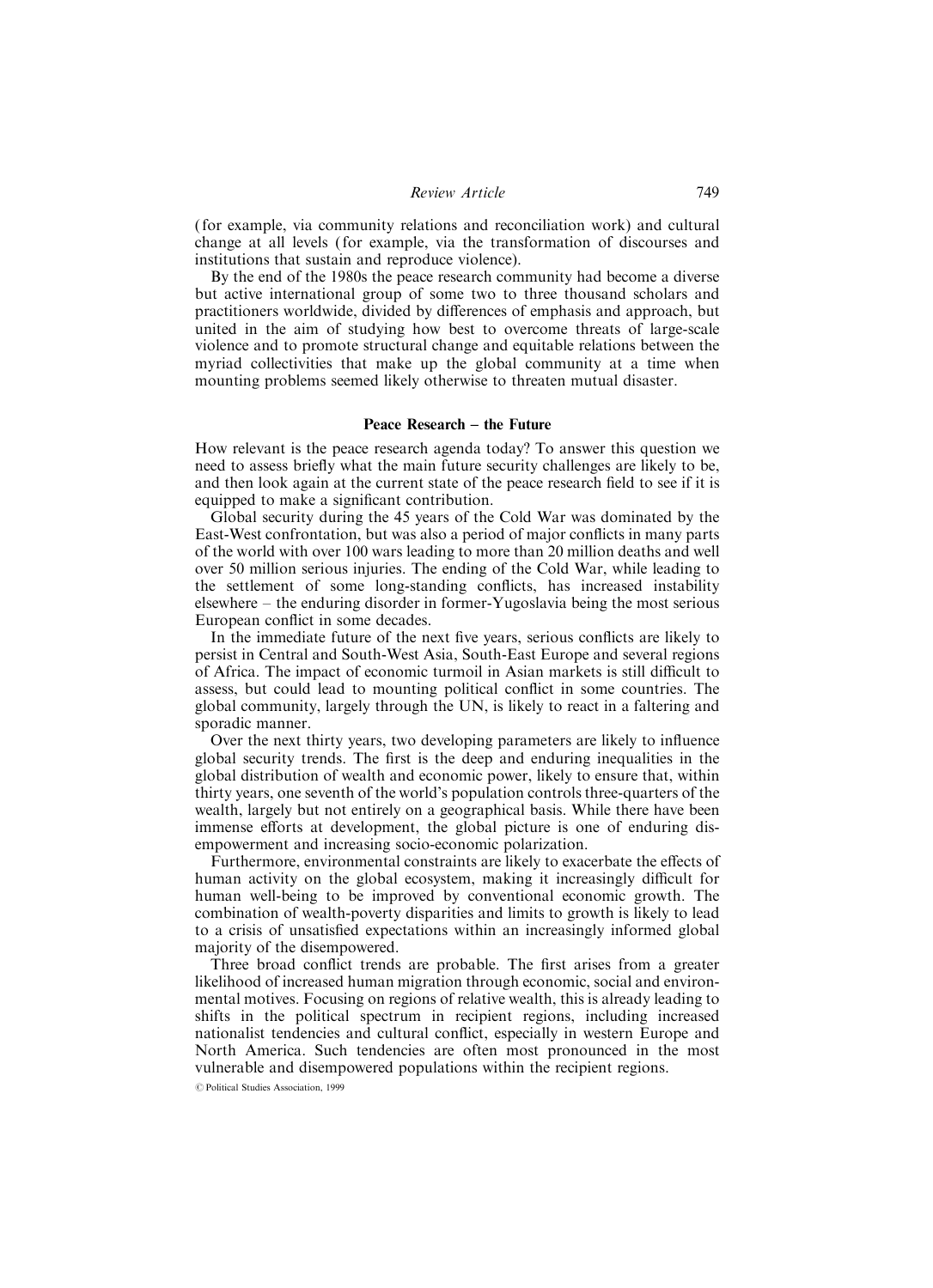Secondly, it is probable that environmental conflict will escalate. This may be local or regional, on issues such as food, land, or water, and global on issues such as energy and mineral resources and transnational pollution, the 1991 Gulf War being an early example.

Finally, and probably most important, competitive and violent responses of the disempowered should be expected within and between states. The recent Zapatista revolt in Southern Mexico, earlier Shining Path action in Peru, and disempowerment responses in North Africa, the Middle East and South Asia are all early examples of a developing trend, not infrequently exacerbated by political, religious and nationalist fundamentalisms. This is linked to underlying historically-conditioned weaknesses in many post-colonial states, struggling as they are to accommodate twin pressures of globalization and fragmentation, and a prey to sectarian and factional exploitation. Increased internal political tensions, particularly secessionist movements, in populous states such as China, India and Indonesia, would have very wide repercussions.

At the beginning of this article we listed seven features that have characterized peace research since its inception in the 1950s. We conclude by reconsidering these in relation to the challenges described above. In the process, we take note of some current critiques of peace research, and suggest that it is how the field responds to these critiques that is likely to determine the quality of its contribution in future.

(a) As a problem-oriented field, peace research is defined in the first place by its core concerns. Although to a friendly critic like McSweeney the 'sudden end of the Cold War has left the formal organization of peace studies bereft of a clear focus',<sup>35</sup> in our view its central problematique, as defined for example in the 1973 issue of *Journal of Conflict Resolution* quoted earlier, remains of key relevance 25 years later. Nevertheless, the question of focus is an important one, and, in responding to the major challenges outlined above, peace research will do well to concentrate on three areas where its contribution is already distinctive and significant.

The first is in immediate responses, which include the principal *Agenda for Peace* peace support elements, themselves in part drawn from peace research terminology, such as crisis prevention, peace-keeping, peace-making and the shorter-term elements in post-settlement peace-building.<sup>36</sup> This also involves ethically-acceptable intervention, and regional and global arms control and demilitarization. They are required of an international community of states which shows little evidence of wisdom or leadership and consequently places most responsibility on an under-resourced UN system. While improvements in efficiency and capability must come from within the UN, the NGO role is substantial, especially in the more powerful member states of the UN.

The second area is the longer-term processes involved in conflict resolution and conflict transformation. This is a wide agenda, but now quite well understood and reasonably clearly focused, involving the contextual, structural,

<sup>&</sup>lt;sup>35</sup> B. McSweeney, 'The Ethical Foundations of Peace Research: A Sociological Analysis', paper given at the International Studies Association Annual Convention, Minneapolis, 17–21 March 1998 (unpublished), p. 10.

 $36$  These terms appear, for example, in J. Galtung, 'Three Approaches to Peace: Peacekeeping, Peacemaking and Peacebuilding' in Peace, War and Defence - Essays in Peace Research Vol.2 (Copenhagen, Christian Ejlers, 1975), pp. 282–304.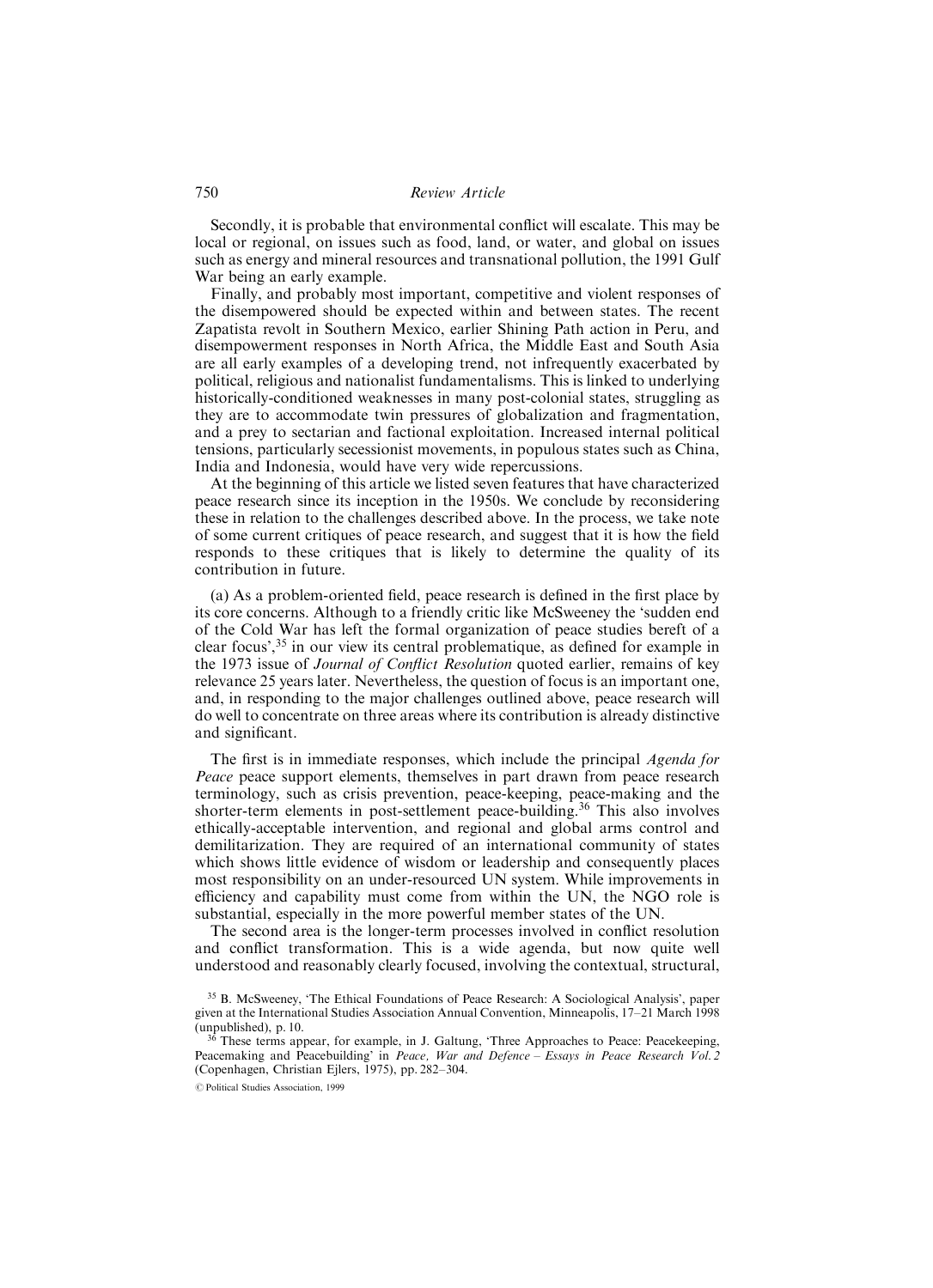relational and cultural elements mentioned earlier with reference to analyses of protracted social conflict.<sup>37</sup> Peck describes the building-blocks of sustainable peace and security as 'well-functioning local, state, regional and international systems of governance, which are responsive to human needs'.<sup>38</sup>

The third area concerns fundamental responses at global level. If the analysis offered above of a polarized, constrained and increasingly unstable world is correct, then the issue of rich-poor confrontation is likely to acquire a far greater saliency in future. This will demand a comprehensive rethinking of concepts of security, incorporating unprecedented co-operation for sustainable international economic development and environmental management. This needs to be paralleled by progressive demilitarization linked to the establishment and enhancement of regional and global conflict prevention processes mentioned above. For peace researchers there is now an even greater imperative for them to deepen their understanding of the interconnected problems of international economic relations, the possibilities of sustainable development, and their relationship to security.<sup>39</sup>

(b) The second characteristic feature of peace research is its interdisciplinary nature. This has long been a strength, but also opens peace researchers to the charge of eclecticism and the absence of a distinctive peace research methodology and theoretical base. They have been accused of being insufficiently aware of historical perspectives, wedded to simplistic campaigning which ignores difficult choices, given to woolly concepts such as positive peace or structural violence which could be applied to almost all structures of society, and all too ready to see arms races and militarization as sufficient causes of war.<sup>40</sup> Just though these charges may have been in individual instances, the field as a whole is more substantial than that. We have seen how at least three broad approaches have been combined: a practical problem-solving and needs-based approach; a rational quantitative and comparative-empirical approach;<sup>41</sup> and a theoreticalstructuralist approach. It is unrealistic to expect a single peace research methodology or grand theory. What can be expected, however, is continuing high standards of research methodology in these areas, and much greater efforts to increase mutual dialogue with related fields, such as international relations and

<sup>37</sup> For a survey of the field today, see Miall et al., Contemporary Conflict Resolution. Also, R. Fisher, Interactive Conflict Resolution (Syracuse, Syracuse University Press, 1997).

<sup>38</sup> C. Peck, Sustainable Peace: the Role of the UN and Regional Organizations in Preventing Conflict (Lanham, Rowman and Littlefield, 1998), for the Carnegie Commission on Preventing Deadly Conflict, p. 45. See also, C. Alger and M. Stohl (eds), A Just Peace through Transformation: Cultural, Economic and Political Foundations for Change (Boulder CO, Westview, 1988); L. Kriesberg, Constructive Conflicts: from Escalation to Resolution (New Haven CT, Rowman and Littlefield. 1998).

 $39$  See, for example, Ben Jackson, 'Promoting real security – implications for policy in the North' in G. Tansey, K. Tansey and P. Rogers (eds), A World Divided - Militarism and Development after the Cold War (New York, St. Martin's, 1994), pp. 83-106.

<sup>40</sup> A. Roberts, 'New Peace Research, Old International Relations', in J. Nobel (ed.), *The Coming* of Age of Peace Research (Groningen, Styx, 1991), pp. 1–23.

<sup>41</sup> For example, efforts to quantify correlates of war and large-scale violence since the time of Sorokin, Richardson and Wright; game-theoretic analyses of conflict; and, latterly, empirical studies of negotiation and mediation (see footnotes 26 and 27) and quantitative analyses of the 'democratic peace hypothesis' (see N. Gleditsch and T. Risse-Kappen (eds), Democracy and Peace Special Issue, European Journal of International Relations, 1,4 (December 1995).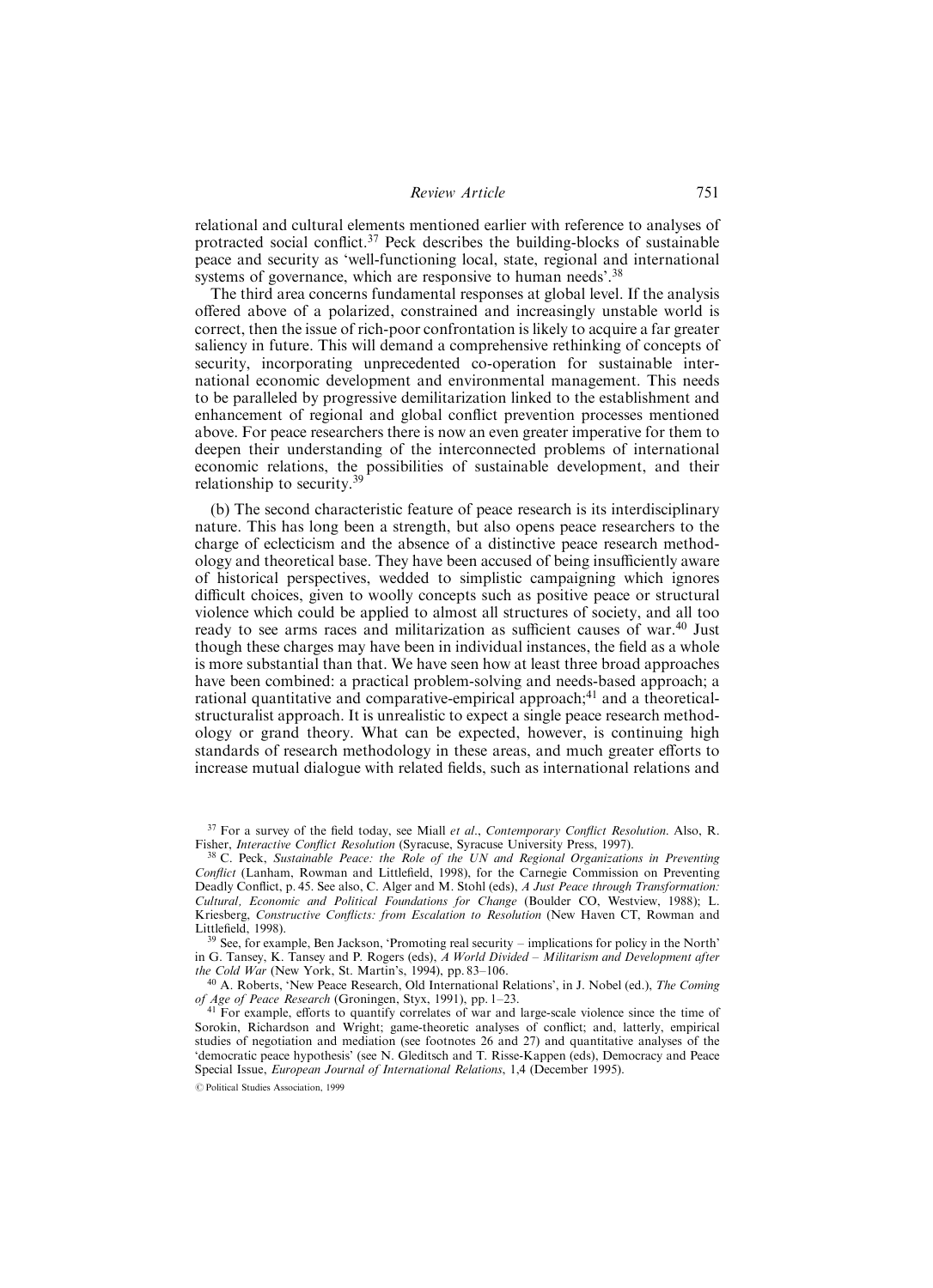development studies. It is notable how sparse such dialogue has been in the past, and peace researchers must share a good measure of blame for this.

 $(c)$  A third feature is the focus on non-violent processes of political and social change. Here mainstream peace research has been criticized, on the one hand by realists for whom power and coercion is the only international currency, and on the other by neo-Marxist and radical thinkers for whom it is misconceived to attempt to reconcile interests that should not be reconciled. These are large issues and subject to continuing debate within the peace research field.<sup>42</sup> In our view peace research must keep its main focus on 'the peaceful settlement of disputes', but also has a significant contribution to make on ways in which military forces, for example in peace support operations, can best play their part within overall peace processes. The neo-Marxist critique is misconceived to the extent that it ignores the strong tradition within peace research which espouses vigorous struggle for social justice, albeit by non-violent means.

(d) What has from the beginning been a refusal to accept the 'internal'/'external' conceptual straitiacket and a focus on multi-level analysis of complex conflict formations in peace research is now less controversial, having latterly been more widely accepted in other academic circles. Perhaps the most significant recent development here has been criticism of earlier concentration on 'topdown' peace-building processes guided by outside 'experts', and insistence on the importance of 'peace-building from below' with a main emphasis on supporting transformative indigenous capacity.<sup>43</sup> This remains an important agenda for the future in which peace research is well-suited to take a leading role.

(e) The original global and cross-cultural aspirations of peace research remain central, but a vigorous gendered critique of past peace research,<sup>44</sup> and the current saliency of the 'culture question' show that these aspirations are in many ways as yet unfulfilled. In addition to its roots in Eastern as well as Western religious traditions, the question of multi-cultural validity became important in peace research in the 1960s through the influx of anthropological perspectives,<sup>45</sup> and erupted into a major controversy in the 1980s in the form of critiques of universalist or 'generic' (and, in particular, 'western') conflict resolution models.<sup>46</sup> Recent comparative studies of culturally diverse ethnoconflict theory and ethnopraxis in African, Latin American, Asian and Islamic countries points the way ahead.<sup>47</sup> In our view this is perhaps the most important single challenge in peace research today – its evolution in to a fully global and cross-cultural venture.

<sup>42</sup> P. Wehr, H. Burgess and G. Burgess, Justice without Violence (Boulder CO, Lynn Rienner, 1994).

<sup>43</sup> J. Lederach, *Building Peace: Sustainable Reconciliation in Divided Communities* (Washington DC, United States Institute of Peace, 1997).

<sup>45</sup> R. LeVine, 'Anthropology and the study of conflict: an introduction', *Journal of Conflict* Resolution, 5,1 (1961), 3-15; M. Ross, The Culture of Conflict: Interpretations and Interests in Comparative Perspective (New Haven CT, Yale University Press, 1993).

<sup>46</sup> See, for example, K. Avruch, P. Black and J. Scimecca, Conflict Resolution: Cross Cultural Perspectives (Westport, Greenwood, 1991).

<sup>47</sup> For example, P. Salem (ed.), *Conflict Resolution in the Arab World: Selected Essays* (New York, American University of Beirut, 1997).

 $44$  A. Harris and Y. King (eds), Rocking the Ship of State: toward a Feminist Peace Politics (Boulder CO, Westview, 1989); A. Taylor and J. Miller (eds), Conflict and Gender (Cresskill, Hampton, 1994).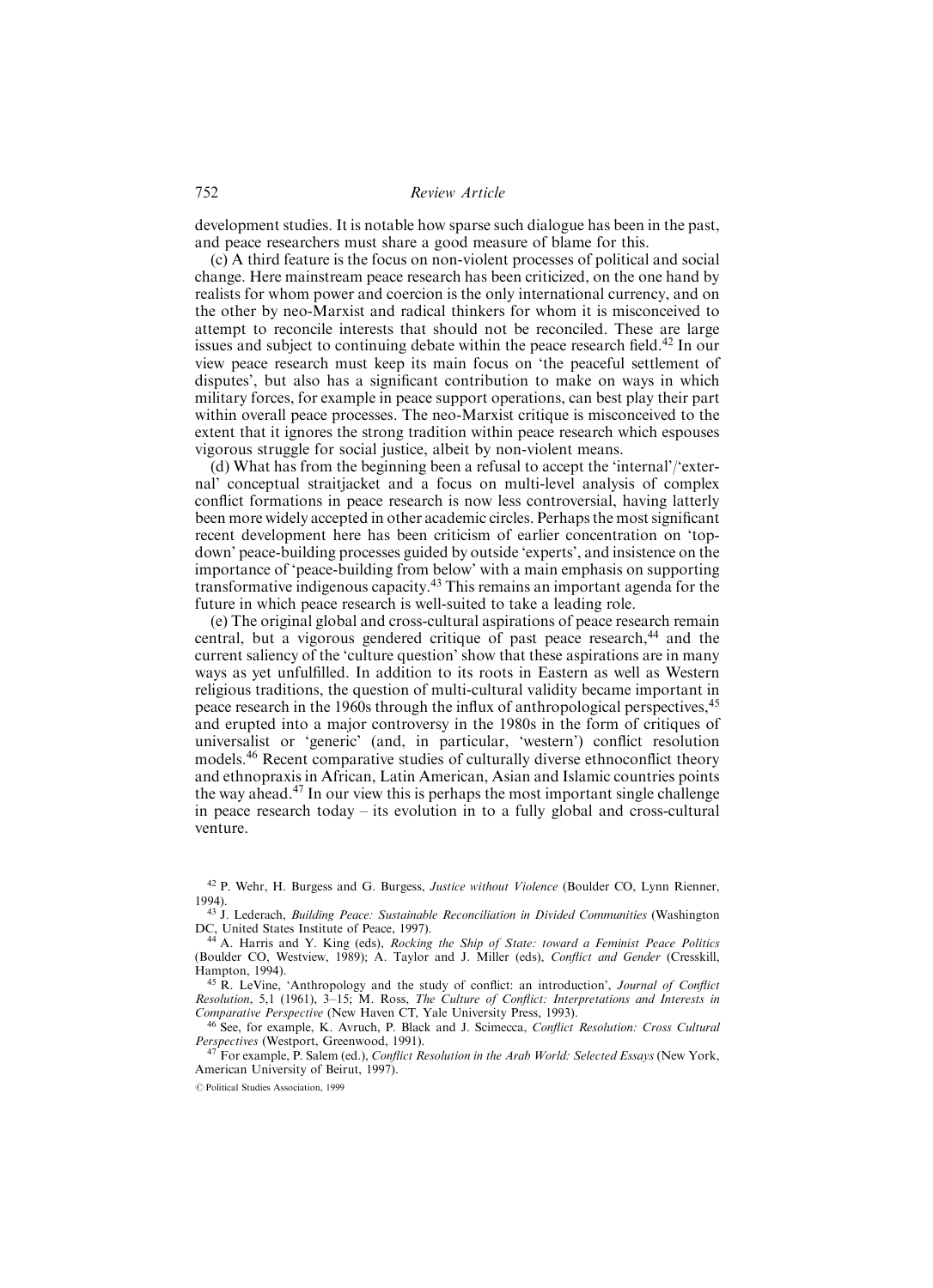(f) The sixth distinctive feature of peace research, its combination of objective analysis and normative commitment, can also be seen as both a strength and a difficulty. The tension between aspirations to build a 'science' of peace in which the analysis of violent conflict could be likened to the analysis of disease in the medical sciences, and the ethical political goals inherent in non-positivistic moral choices at the heart of the peace research project, is a creative one, but has also been seen by some as academically suspect. Here peace researchers would do well to accept the full implications of the ethical basis of the subject, along the lines suggested by McSweeney,<sup>48</sup> acknowledging constructivist critiques. and establishing clearly that, while peace research does not prescribe specific solutions or end goals for society, its commitment to the search for non-violent processes of political change implies deep transformations in existing power structures.

(g) Finally, there is the close relationship in peace research between theory and practice, once again controversial academically, but a strong and distinctive tradition. In addition to the problematic but fruitful relationship between peace research and peace activism, there is the characteristic way in which, when all goes well, practice informs theory and theory is properly questioned as to its practical implications. This applies, for example, to current attempts to apply critical theory within the field.<sup>49</sup> With reference to the three traditional approaches outlined above, neither the 'subjectivist' problem-solving approach, nor the 'objectivist' rationalist-empirical approach are considered adequate to the core issues of ethical choice and social action, since both assume purposive agents and utility-maximising decision-makers and ignore constitutive constraints. The theoretical 'structuralist' approach, on the other hand, is seen to ignore constructivist insights and to fail to account for the way social contradiction transmutes or does not transmute into violent conflict. From this perspective the danger of failing to adopt a critical-theoretic approach which bridges the ontological gap between agent and structure and adequately questions the institutional, discursive and practical origins of exclusion and violence, is that otherwise well-intentioned interventions are likely simply to reproduce them. From a peace research perspective one crucial value test of this approach will be its pragmatic pay-off in terms of better insights into practical problems and improved responses. Here again there are hopeful signs.

## Conclusion

Faced with the challenges outlined above, and equipped with what is now a 50-year tradition of applied analysis, peace researchers have a more complex and difficult role than the relatively straightforward activities of the Cold War era, but one that is essential if scholarship is to contribute with any effect to achieving a more genuinely just and peaceful world. Hampson has identified 'four different schools of intervention' in the international community's responses to contemporary violent conflict: hard realism and soft realism which have a 'state-security orientation', psychological approaches which have a societal or human security-based orientation, and governance-based approaches

<sup>&</sup>lt;sup>48</sup> McSweeney, 'The ethical foundations of peace research'.

<sup>&</sup>lt;sup>49</sup> See, for example, V. Jabri, *Discourses on Violence: Conflict Analysis Reconsidered* (Manchester, Manchester University Press, 1996).

<sup>©</sup> Political Studies Association, 1999